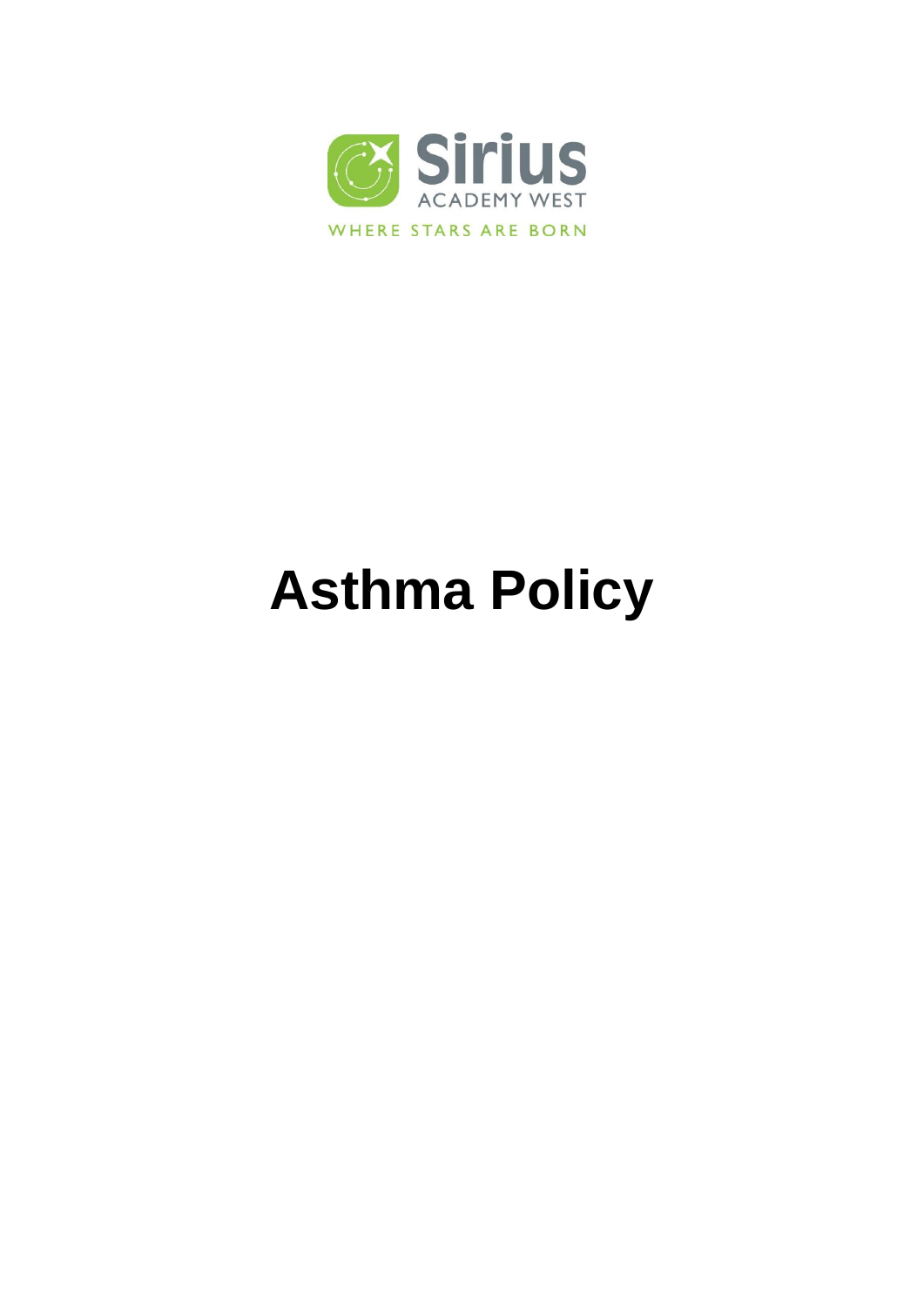# **Asthma Policy**

## **Contents**

- Statement of Policy
- Indemnity
- What is Asthma?
- Medication
- Record Keeping
- Physical Education
- School Trips/Residential Visits
- Training
- Concerns
- **Emergency Procedures**
- Responsibilities

# **1 Statement of Policy**

- 1.1 This policy has been written with advice from Asthma UK and the Department for Children, Schools and Families in addition to advice from healthcare and education professionals.
- 1.2 Sirius Trust recognises that asthma and recurrent wheezing are important conditions affecting increasing numbers of school age children. The Trust welcomes students with asthma.
- 1.3 This Trust encourages all children to achieve their full potential in all aspects of life by having a clear policy and procedures that are understood by; staff, parents/carers and students.
- 1.4 All staff who have contact with these children are given the opportunity to receive training from the school nursing team/specialist nurses. Updates for training are offered at regular intervals and this school will ensure attendance by staff. This will take place at least every two years and more often if there are students within the Trust who have significant asthma symptoms, or there are significant changes to the management of asthma in children.
- 1.5 Sirius Trust recognises that the developing and implementing of an asthma policy is essential.

# **2 Indemnity**

Trust staff are not required to administer asthma medication to students except in an emergency. However, many staff may be happy to give routine medication on the advice of an appropriate healthcare professional. Trust staff who agree to administer asthma medication are insured by relevant authorities when acting in agreement of this policy.

All Trust staff will allow students **immediate** access to their own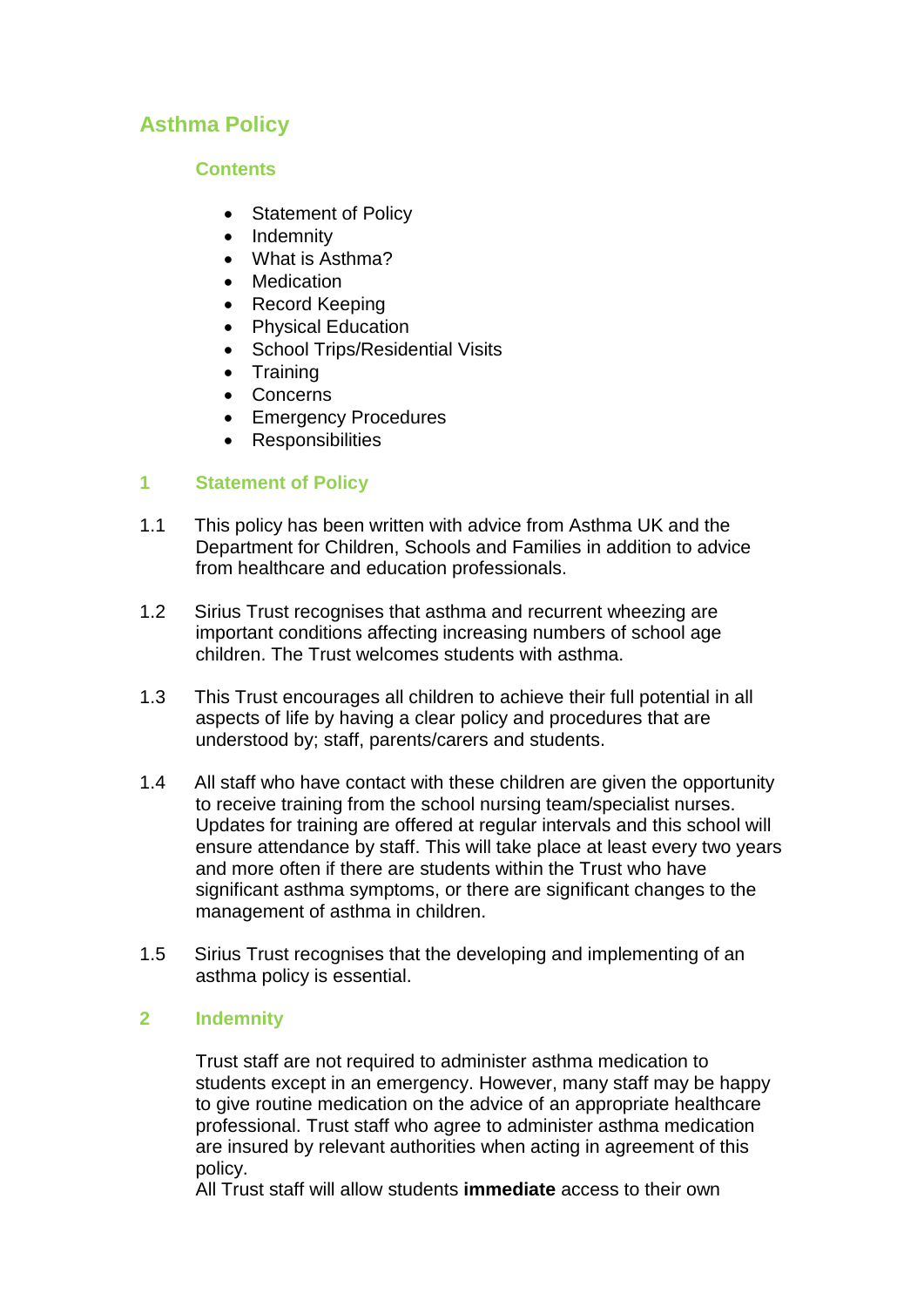asthma medication when they need it.

### **3 What is Asthma?**

Asthma is a common condition which affects the airways in the lungs. Symptoms occur in response to exposure to a trigger e.g. pollen, dust, smoke, exercise etc. These symptoms include: cough, wheeze, chest tightness and breathlessness. Symptoms are usually easily reversible by use of a reliever inhaler, but all staff must be aware that sufferers may experience an acute episode which will require rapid medical or hospital treatment.

#### **4 Medication**

Only reliever inhalers should be kept in school. Usually these are blue in colour.

#### **Immediate access to reliever inhaler is vital.**

Students are encouraged to carry their own inhaler with them, at the discretion of the parent/carer and teacher. Otherwise the inhaler must be kept wherever the child is at the time e.g. classroom, hall, playground etc.

N.B inhalers should not be stored in the offices or similar as this will not allow quick enough access in an emergency.

In accordance with guidelines from Asthma UK:

 KS3 and KS4 students will carry their own inhalers with them at all times. Parents/carers will be asked to supply a spare, for use if the students own runs out or is lost. **Students who are able to identify the need to use their medication, will be allowed to do so, as and when they feel it is necessary.**

#### **5 Record Keeping**

When a child with asthma joins the Trust, parents/carers will be asked to complete a form, giving details of the condition and the treatment required. Information from this form will be used to compile an 'Asthma Register' which is available for all Trust staff. This register will be updated at least annually or more frequently if required using the information supplied by the parent/carer.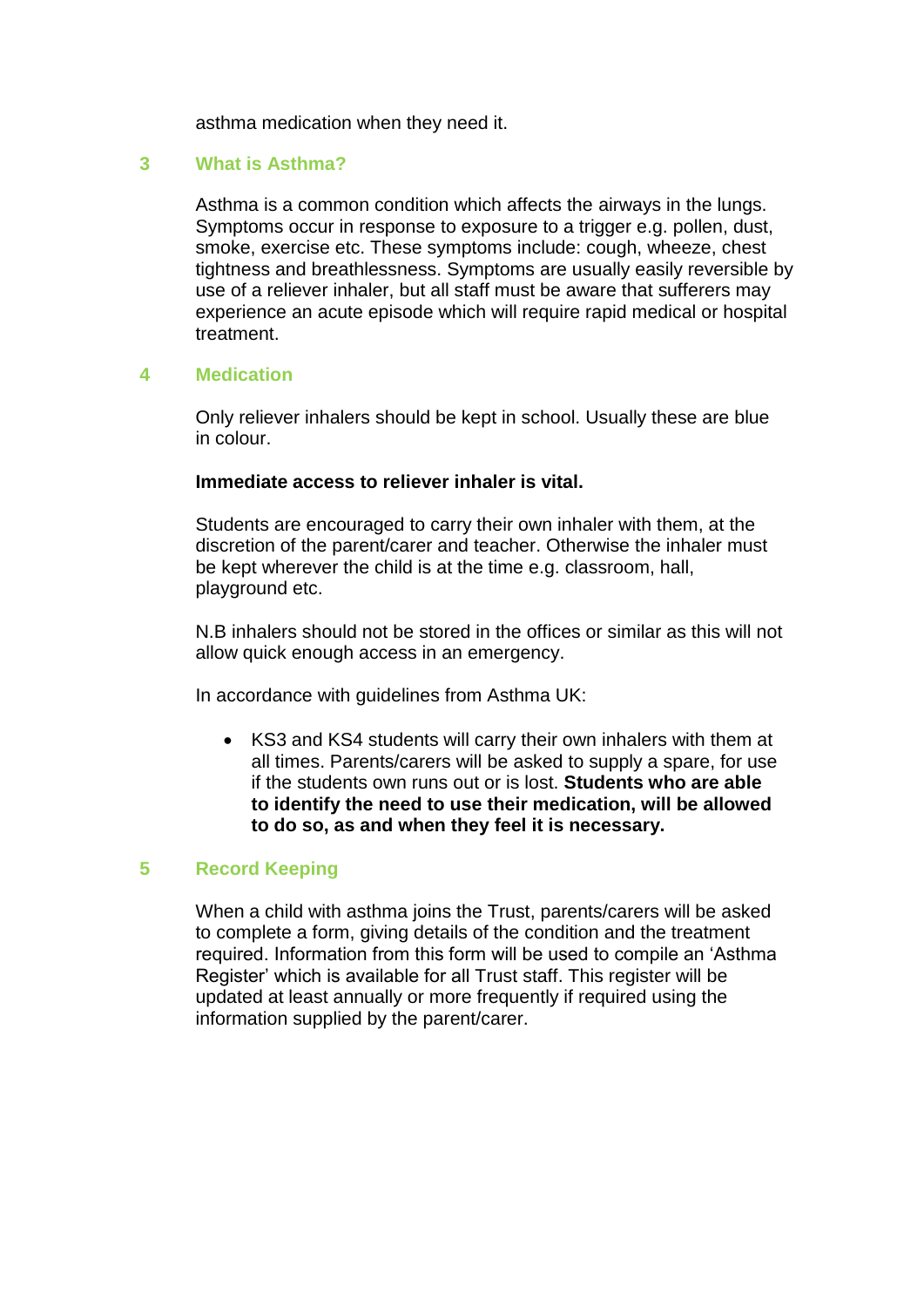#### **6 Physical Education**

The Trust recognises that taking part in sports in an essential part of school life and important for the health and well-being and children with asthmas are encouraged to participate fully. Symptoms of asthma are often brought on by exercise and therefore, each student's labelled inhaler will be available at the site of the lesson. Certain types of exercise are potent triggers for asthmas e.g. cross country running and field activities. Any student who knows that an activity will induce symptoms will be encouraged to use their reliever inhaler prior to exercise, will carry it with them and will be encouraged to warm up prior to participating and cool down afterwards.

#### **7 School Trips/Residential Visits**

The Trust will ensure that no student will be denied the opportunity to take part in Trust trips residential visits because of asthma, unless so advised by their GP or consultant.

The student's reliever inhaler will be readily available to them throughout the trip, being carried by the student themselves. For residential visits, staff will be trained in the use of regular controller treatments, as well as emergency management. It is the responsibility of the parent/carer to provide written information about all asthma medication required by their child for the duration of the trip. Additionally, parents/carers must be responsible for ensuring an adequate supply of medication is provided.

Group Leaders will have appropriate contact numbers with them.

#### **8 Training**

On a bi-annual basis, all staff will receive training on signs and symptoms of asthma and how to treat it.

#### **9 Asthma Education for Students**

The Trust will ensure that information and education about asthma is available to all students through the Trust Nursing Service and the Trust Nurse.

#### **10 Concerns**

If a member of staff has concerns about the progress of a student with asthma which they feel may be related to poor symptom control, they will be encouraged to discuss this with the parent/carer and/or Trust Nurse.

#### **11 Storage of Inhalers**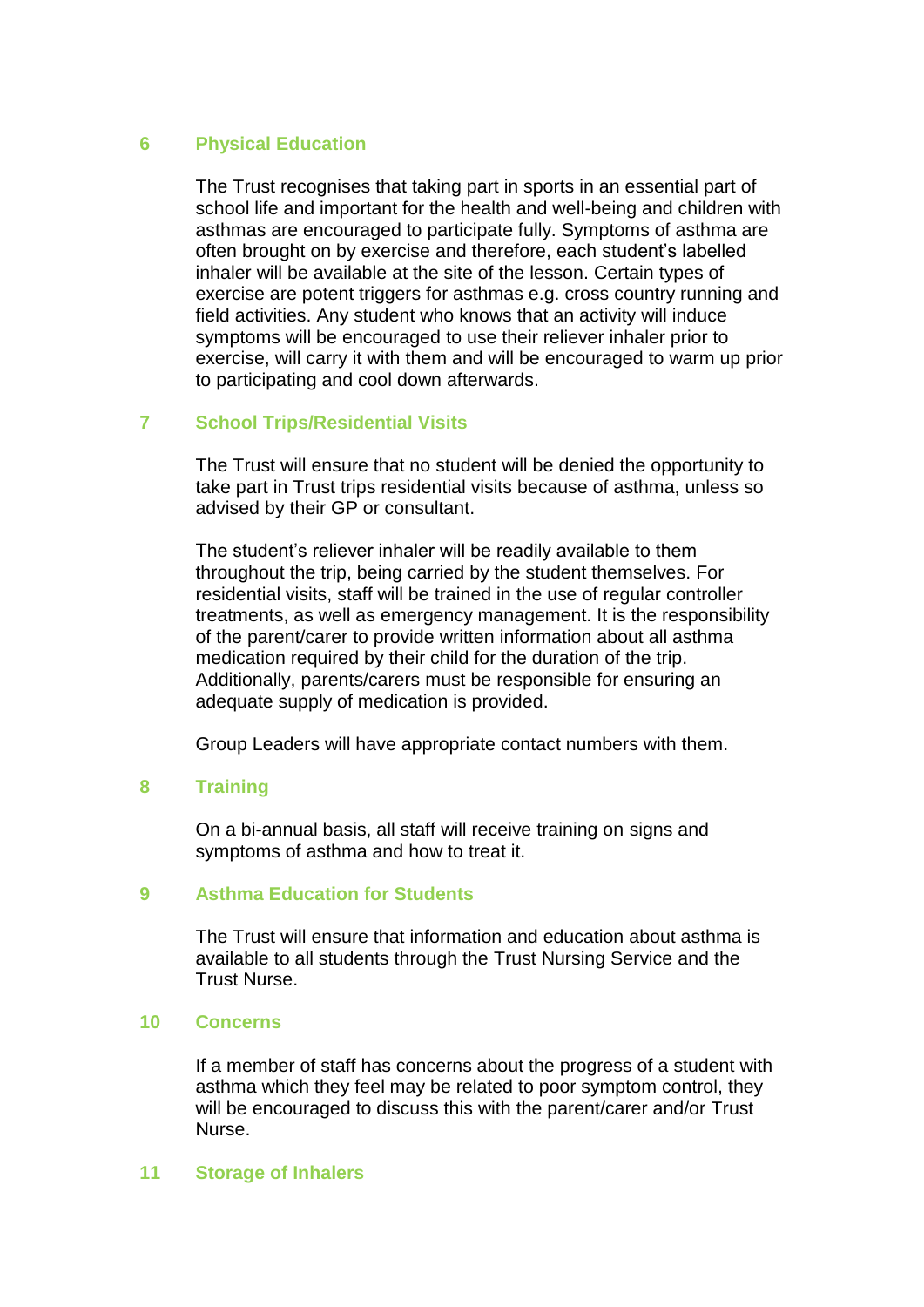The Trust will follow these good practice guidelines for the storage of inhalers:

- Inhalers will **never** be locked away or kept in the school office
- All students with asthma will have rapid access to their inhalers as soon as they need them
- Devices will always be taken with the child when moving out of the classroom for lessons, trips or activities

N.B in the unlikely event of another student using someone else's blue inhaler there is little chance of harm. The drug in reliever inhalers is very safe and overdose is very unlikely.

#### **12 Colds/Viruses**

When a student has a cold it is sometimes necessary for him/her to have regular Ventolin for a few days. Therefore, a parent/carer may ask Trust staff to support students in using the blue inhaler every lunchtime for approximately 1 week. The number of puffs will be advised by the parent/carer and may be anything between 2 and 8 puffs. It is the responsibility of the parent/carer to inform the Trust of these circumstances and request such support. This does not replace using the inhaler as and when needed, it is in addition to this. Children should not be taking Ventolin every break/lunchtime 'just in case' of symptoms.

#### **13 Emergency Procedures**

A flow chart is issued with this policy outlining the action to be taken in an emergency. Good practice suggests that copies are printed and displayed in the school office, staff room and relevant locations including classrooms where a student is known to have severe asthma.

In an **emergency**, where a child, who is a **known asthmatic is experiencing significant symptoms** and has not got their own blue inhaler with them or it is found to be empty, it is acceptable to use the school's emergency inhaler and spacer. The emergency inhaler will be kept centrally in a place where staff can access it with ease and will be used as per the asthma flow chart.

This should then be recorded in the child's records and the parent/carer informed.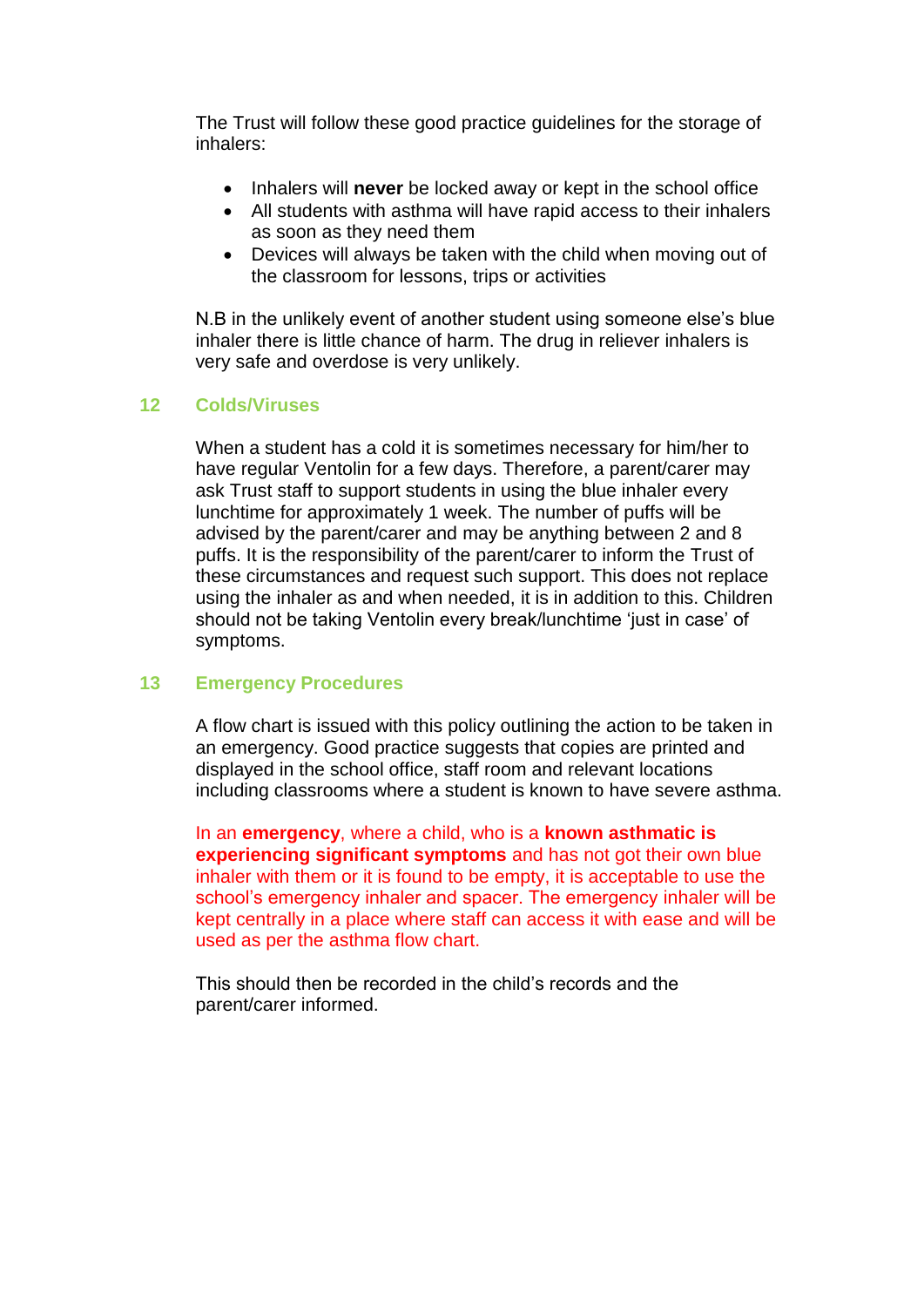To obtain an emergency inhaler and spacer the school should write a letter to a local pharmacy on headed notepaper requesting the purchase of a Ventolin/Salbutamol Metered Dose Inhaler and a Volumetric Spacer (with mask). This letter should be signed by the Head of School. An example of a letter can be found at the end of this policy.

# **14 Responsibilities**

# **Parents/Carers have a responsibility to:**

- tell the school that their child has asthma
- ensure the school has complete and up to date information regarding their child's condition
- inform the school about the medicines their child requires during school hours
- inform the school of any medicines their child requires while taking part in visits, outings or field trips and other out of school activities
- inform the school of any changes to their child's medication
- inform the school if their child is, or has been unwell which may affect the symptoms e.g. symptoms worsening or sleep disturbances due to symptoms
- ensure their child's inhaler (and spacer where relevant) is labelled with their child's name
- provide the school with a space inhaler labelled with their child's name
- regularly check the inhalers kept in school to ensure there is an adequate amount of medicine available and that it is in date

# **All Trust staff (teaching and non-teaching have a responsibility to:**

- understand the Trust Asthma Policy
- know which students they come into contact with have asthma
- know what to do in an asthma attack
- allow students with asthma immediate access to their reliever inhaler
- inform parents/carers if a student has had an asthma attack
- inform parents/carers if they become aware of a student using more reliever inhaler than usual
- ensure inhalers are taken on external trips/outings
- be aware that a student may be more tired due to night time symptoms
- liaise with parents/carers, Trust Nurse, SENCO etc. if a student is falling behind with their work because of asthma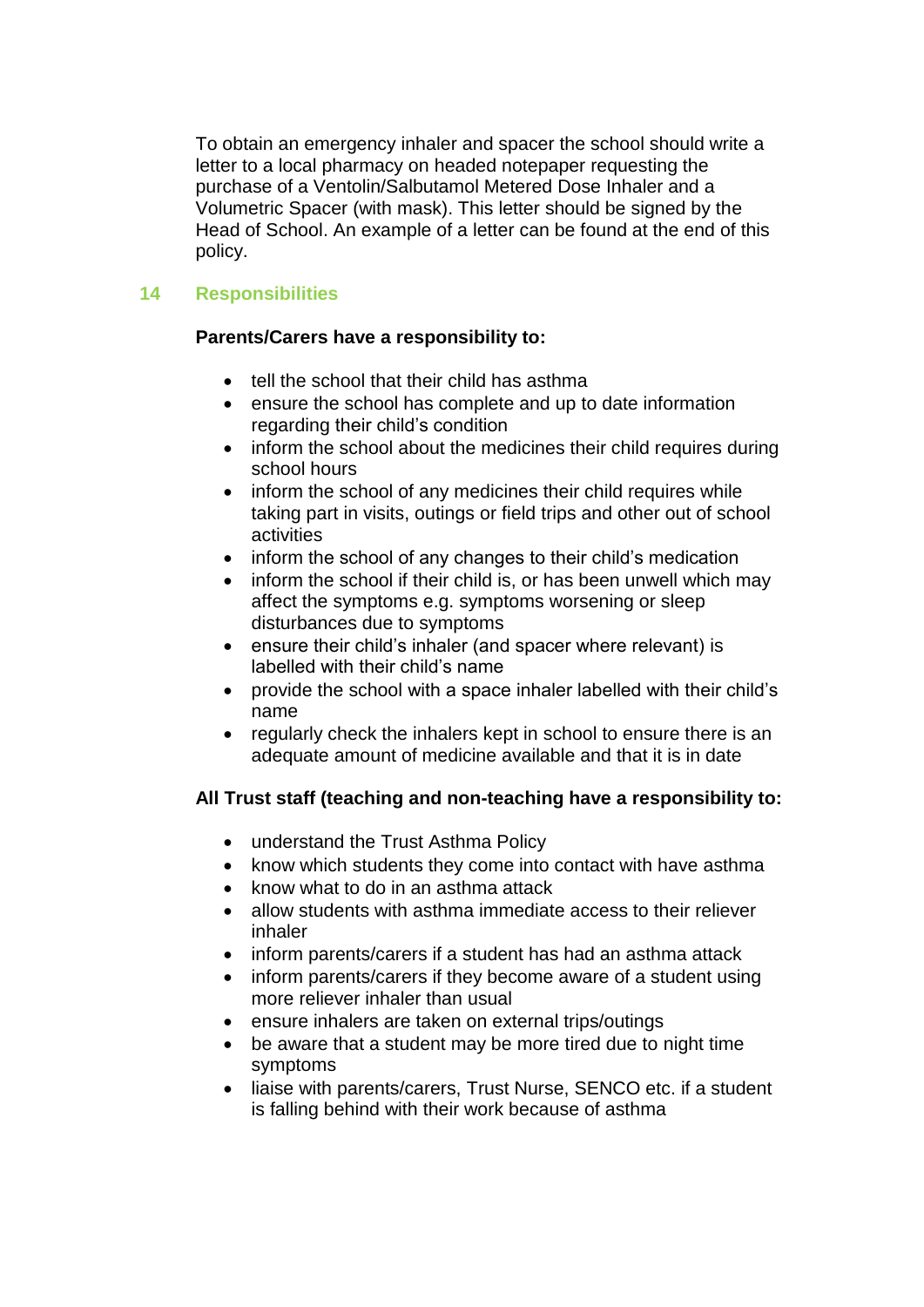